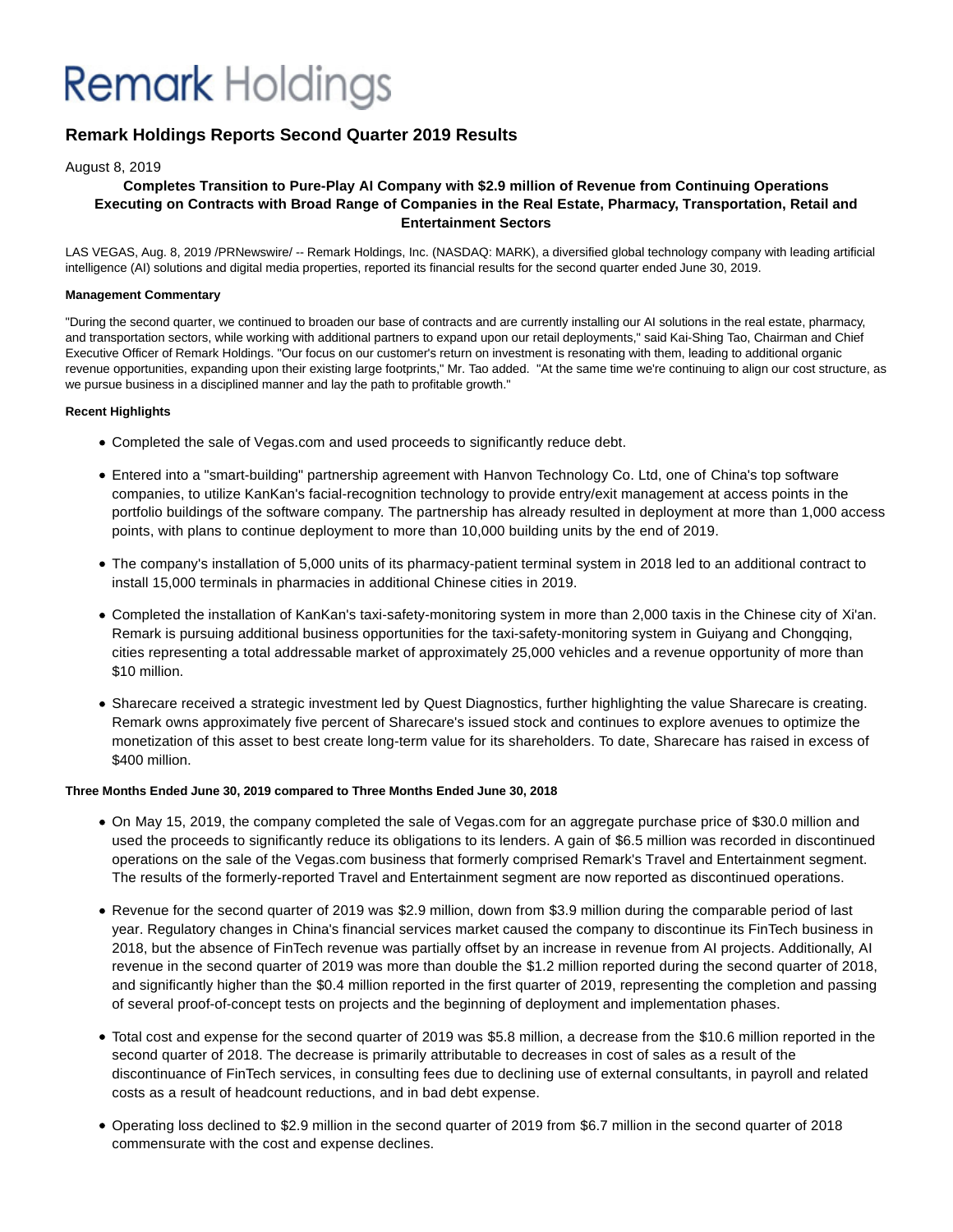- Adjusted EBITDA was (\$2.7) million from continuing operations, as compared to (\$5.3) million.
- Net loss totaled \$2.8 million or (\$0.06) per diluted share in the second quarter ended June 30, 2019, compared to net income of \$3.4 million, or \$0.10 per diluted share in the comparable period of the prior year. The income in the prior year was driven by a \$10.1 million gain in the change of the fair value of the warranty liability.
- At June 30, 2019, the cash and cash equivalents balance was \$2.1 million, compared to a cash position of \$1.4 million at December 31, 2018. Cash increased primarily due to timing of payments related to elements of working capital and the issuance of common stock.

#### **Conference Call Information**

Mr. Tao will hold a conference call today August 8, 2019 at 4:30 p.m. Eastern Time (1:30 p.m. Pacific Time) to discuss these financial results. A question and answer session will follow management's presentation.

Toll-Free Number: 866-548-4713 International Number: 323-794-2093 Conference ID: 7402737

Please call the conference telephone number 10 minutes prior to the start time. An operator will register your name and organization.

The conference call will be broadcast simultaneously and available for replay via the investor section of the Company's website [here.](https://c212.net/c/link/?t=0&l=en&o=2547647-1&h=1774681458&u=http%3A%2F%2Fpublic.viavid.com%2Fplayer%2Findex.php%3Fid%3D135594&a=here)

A replay of the call will be available after 7:30 pm Eastern time on the same day through August 13, 2019.

Toll-Free Replay Number: 844-512-2921 International Replay Number: 412-317-6671 Replay ID: 7402737

# **Remark Holdings**

#### **About Remark Holdings, Inc.**

Remark Holdings, Inc. (NASDAQ: MARK) delivers an integrated suite of AI solutions that enable businesses and organizations to solve problems, reduce risk and deliver positive outcomes. The company's easy-to-install AI products are being rolled out in a wide range of applications within the retail, financial, public safety and workplace arenas. The company also owns and operates digital media properties that deliver relevant, dynamic content and ecommerce solutions. The company is headquartered in Las Vegas, Nevada, with additional operations in Los Angeles, California and in Beijing, Shanghai, Chengdu and Hangzhou, China. For more information, please visit the company's website a[t http://www.remarkholdings.com/.](https://c212.net/c/link/?t=0&l=en&o=2547647-1&h=3453535665&u=http%3A%2F%2Fwww.remarkholdings.com%2F&a=http%3A%2F%2Fwww.remarkholdings.com%2F)

#### **Forward-Looking Statements**

This press release may contain forward-looking statements, including information relating to future events, future financial performance, strategies, expectations, competitive environment and regulation. Words such as "may," "should," "could," "would," "predicts," "potential," "continue," "expects," "anticipates," "future," "intends," "plans," "believes," "estimates," and similar expressions, as well as statements in future tense, identify forwardlooking statements. These statements involve known and unknown risks, uncertainties and other factors, including those discussed in Part I, Item 1A. Risk Factors in Remark Holdings' Annual Report on Form 10-K and Remark Holdings' other filings with the SEC. Any forward-looking statements reflect Remark Holdings' current views with respect to future events, are based on assumptions and are subject to risks and uncertainties. Given such uncertainties, you should not place undue reliance on any forward-looking statements, which represent Remark Holdings' estimates and assumptions only as of the date hereof. Except as required by law, Remark Holdings undertakes no obligation to update or revise publicly any forward-looking statements after the date hereof, whether as a result of new information, future events or otherwise.

**Company Contact:** E. Brian Harvey Remark Holdings, Inc. [ebharvey@remarkholdings.com](mailto:ebharvey@remarkholdings.com) 702-701-9514

#### **Media Relations Contact:** Brad Edwards The Plunkett Group, Inc. [Brad@ThePlunkettGroup.com](mailto:Brad@ThePlunkettGroup.com) 212-739-6740

**REMARK HOLDINGS, INC. AND SUBSIDIARIES** Condensed Consolidated Balance Sheets (dollars in thousands, except share and per share amounts)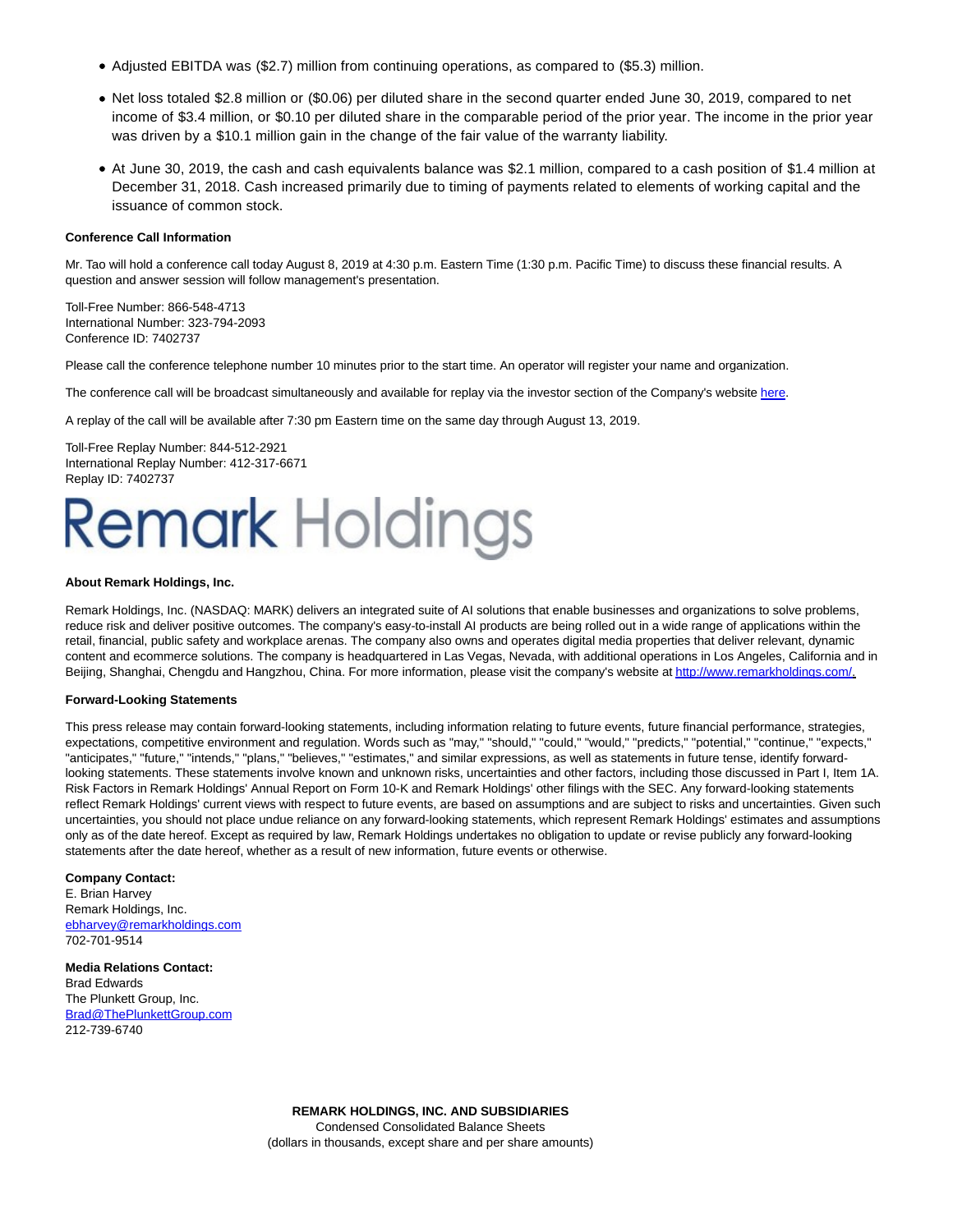|                                                                                  |             | June 30, 2019 | December 31, 2018 |            |  |
|----------------------------------------------------------------------------------|-------------|---------------|-------------------|------------|--|
|                                                                                  | (Unaudited) |               |                   |            |  |
| Assets                                                                           |             |               |                   |            |  |
| Cash and cash equivalents                                                        | \$          | 2,071         | \$                | 1,410      |  |
| Trade accounts receivable, net                                                   |             | 4,700         |                   | 5,762      |  |
| Prepaid expense and other current assets                                         |             | 7,213         |                   | 7,907      |  |
| Notes receivable, current                                                        |             |               |                   | 100        |  |
| Assets of disposal group, current                                                |             |               |                   | 28,966     |  |
| <b>Total current assets</b>                                                      |             | 13,984        |                   | 44,145     |  |
| Property and equipment, net                                                      |             | 1,795         |                   | 2,075      |  |
| Operating lease assets                                                           |             | 5,582         |                   |            |  |
| Investment in unconsolidated affiliates                                          |             | 1,944         |                   | 2,005      |  |
| Intangibles, net                                                                 |             | 838           |                   | 1,010      |  |
| Other long-term assets                                                           |             | 1,308         |                   | 450        |  |
| Assets of disposal group, long-term                                              |             |               |                   | 44,123     |  |
| <b>Total assets</b>                                                              | \$          | 25,451        | \$                | 93,808     |  |
| Liabilities and Stockholders' Equity                                             |             |               |                   |            |  |
| Accounts payable                                                                 | \$          | 7,696         | \$                | 5,675      |  |
| Accrued expense and other current liabilities                                    |             | 13,625        |                   | 16,812     |  |
| Contract liability                                                               |             | 222           |                   | 132        |  |
| Note payable                                                                     |             | 3,000         |                   | 3,000      |  |
| Loans payable, current, net of unamortized discount and debt issuance cost       |             | 11,248        |                   | 35,314     |  |
| Liabilities of disposal group, current                                           |             |               |                   | 41,648     |  |
| <b>Total current liabilities</b>                                                 |             | 35,791        |                   | 102,581    |  |
| Operating lease liabilities, long-term                                           |             | 5,838         |                   |            |  |
| Warrant liability                                                                |             | 721           |                   | 1,383      |  |
| Other liabilities                                                                |             |               |                   | 2,934      |  |
| Liabilities of disposal group, long-term                                         |             |               |                   | 34         |  |
| <b>Total liabilities</b>                                                         |             | 42,350        |                   | 106,932    |  |
| Commitments and contingencies (Note 13)                                          |             |               |                   |            |  |
| Preferred stock, \$0.001 par value; 1,000,000 shares authorized; none issued     |             |               |                   |            |  |
| Common stock, \$0.001 par value; 100,000,000 shares authorized; 46,130,159 and   |             |               |                   |            |  |
| 39,053,312 shares issued and outstanding; each at June 30, 2019 and December 31, |             |               |                   |            |  |
| 2018, respectively                                                               |             | 46            |                   | 39         |  |
| Additional paid-in-capital                                                       |             | 315,829       |                   | 308,018    |  |
| Accumulated other comprehensive income                                           |             | 65            |                   | 32         |  |
| Accumulated deficit                                                              |             | (332, 839)    |                   | (321, 213) |  |
| Total stockholders' deficit                                                      |             | (16, 899)     |                   | (13, 124)  |  |
| Total liabilities and stockholders' deficit                                      | \$          | 25,451        | \$                | 93,808     |  |
|                                                                                  |             |               |                   |            |  |

#### **REMARK HOLDINGS, INC. AND SUBSIDIARIES**

Unaudited Condensed Consolidated Statements of Operations and Comprehensive Loss (dollars in thousands, except per share amounts)

|                                                              | Three Months Ended June 30, |          | Six Months Ended June 30, |    |         |    |           |
|--------------------------------------------------------------|-----------------------------|----------|---------------------------|----|---------|----|-----------|
|                                                              |                             | 2019     | 2018                      |    | 2019    |    | 2018      |
| Revenue                                                      | \$                          | 2,865    | \$<br>3,887               | \$ | 4,074   | \$ | 5,713     |
| Cost and expense                                             |                             |          |                           |    |         |    |           |
| Cost of revenue (excluding depreciation and amortization)    |                             | 1,541    | 3,280                     |    | 3,134   |    | 4,547     |
| Sales and marketing                                          |                             | 687      | 1,074                     |    | 1,546   |    | 2,057     |
| Technology and development                                   |                             | 854      | 1,288                     |    | 2,158   |    | 2,091     |
| General and administrative                                   |                             | 2,454    | 4,385                     |    | 5,431   |    | 21,650    |
| Depreciation and amortization                                |                             | 260      | 546                       |    | 585     |    | 1,137     |
| Other operating expense                                      |                             |          | 24                        |    | 6       |    | 46        |
| Total cost and expense                                       |                             | 5,796    | 10,597                    |    | 12,860  |    | 31,528    |
| <b>Operating loss</b>                                        |                             | (2,931)  | (6,710)                   |    | (8,786) |    | (25, 815) |
| Other income (expense)                                       |                             |          |                           |    |         |    |           |
| Interest expense                                             |                             | (553)    | (330)                     |    | (940)   |    | (672)     |
| Other income, net                                            |                             | 92       | 43                        |    | 47      |    | 44        |
| Change in fair value of warrant liability                    |                             | 2,078    | 10,055                    |    | 662     |    | 18,665    |
| Other gain (loss)                                            |                             | 27       | 554                       |    |         |    | 523       |
| Total other income (expense), net                            |                             | 1,644    | 10,322                    |    | (230)   |    | 18,560    |
| Income (loss) from continuing operations before income taxes |                             |          |                           |    |         |    |           |
|                                                              |                             | (1, 287) | 3,612                     |    | (9,016) |    | (7, 255)  |
| Benefit from income taxes                                    |                             |          |                           |    |         |    |           |
|                                                              |                             |          | 1,026                     |    |         |    | 995       |